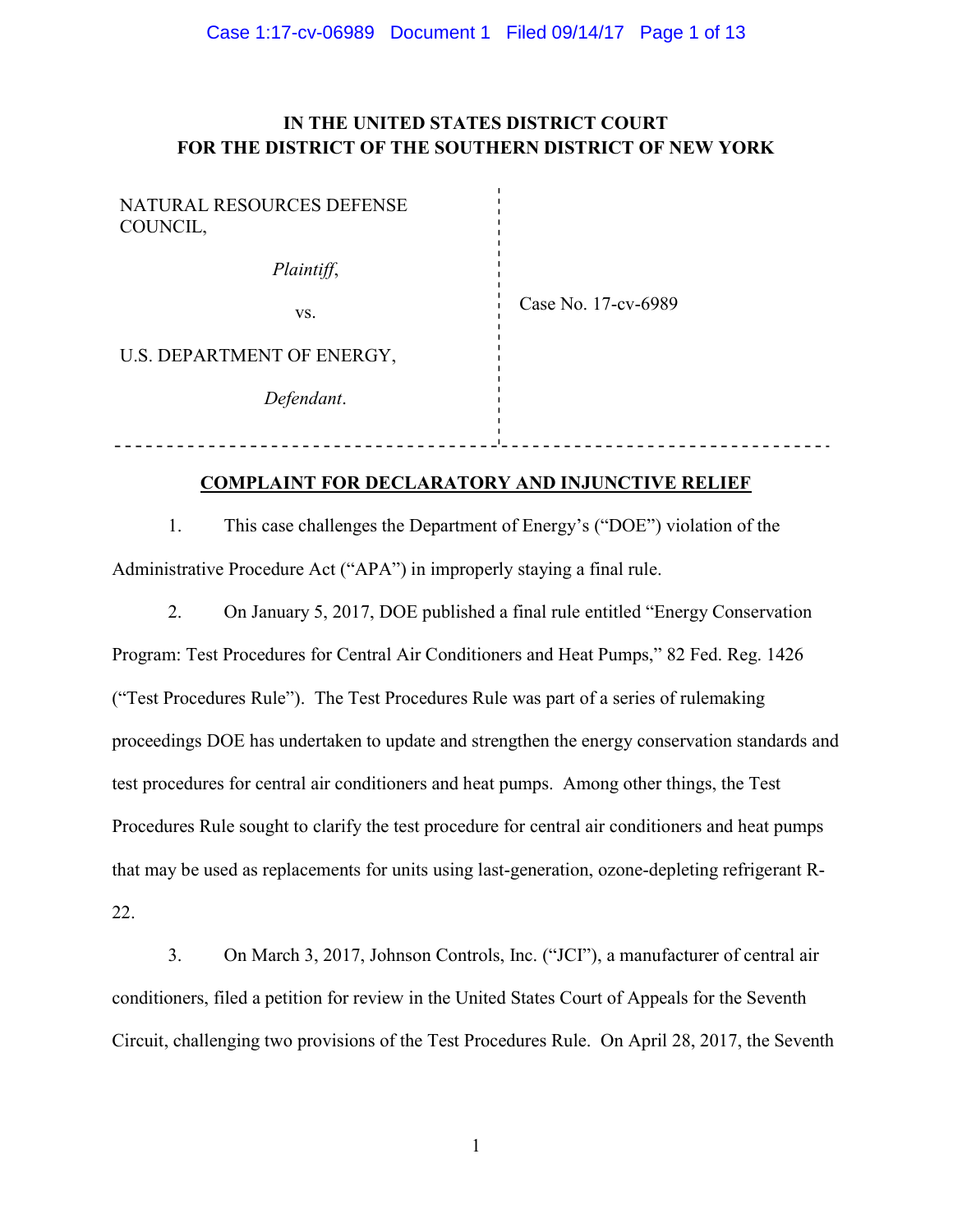#### Case 1:17-cv-06989 Document 1 Filed 09/14/17 Page 2 of 13

Circuit suspended all briefing in the case indefinitely while the parties seek to resolve the case out of court.

4. Nevertheless, on July 13, 2017—eight days after the Test Procedures Rule's effective date—DOE indefinitely stayed two provisions of the Test Procedures Rule.<sup>1</sup> DOE's Delay Rule purported to act pursuant to 5 U.S.C. § 705, which allows an agency to "postpone the effective date of action taken by it, pending judicial review."

5. The Delay Rule is unlawful for at least two reasons.

6. First, the effective date of the Test Procedures Rule had already passed when DOE published the Delay Rule, and § 705 does not authorize an agency to postpone the effectiveness of a rule after it has gone into effect.

7. Second, the Delay Rule was arbitrary and capricious, because (a) DOE's onesentence justification did not set forth a sufficient basis for a  $\S$  705 stay, (b) DOE's justification relies on a contention that is not in the submissions that it cites, (c) DOE entirely failed to consider reasoned arguments against the stay, and (d) the judicial proceedings that DOE claimed warranted an indefinite stay were suspended at the time of the stay.

8. For these reasons, Plaintiff Natural Resources Defense Council ("NRDC") seeks a declaration that DOE's action was unlawful and that the delayed provisions of the Test Procedures Rule have taken effect, and an injunction requiring Defendants to vacate the Delay Rule.

#### PARTIES

9. Plaintiff Natural Resources Defense Council is a national, not-for-profit environmental and public health organization with more than 300,000 members nationwide. On

<sup>&</sup>lt;sup>1</sup> Energy Conservation Program: Test Procedures for Central Air Conditioners and Heat Pumps, 82 Fed. Reg. 32,227 (July 13, 2017) ("Delay Rule").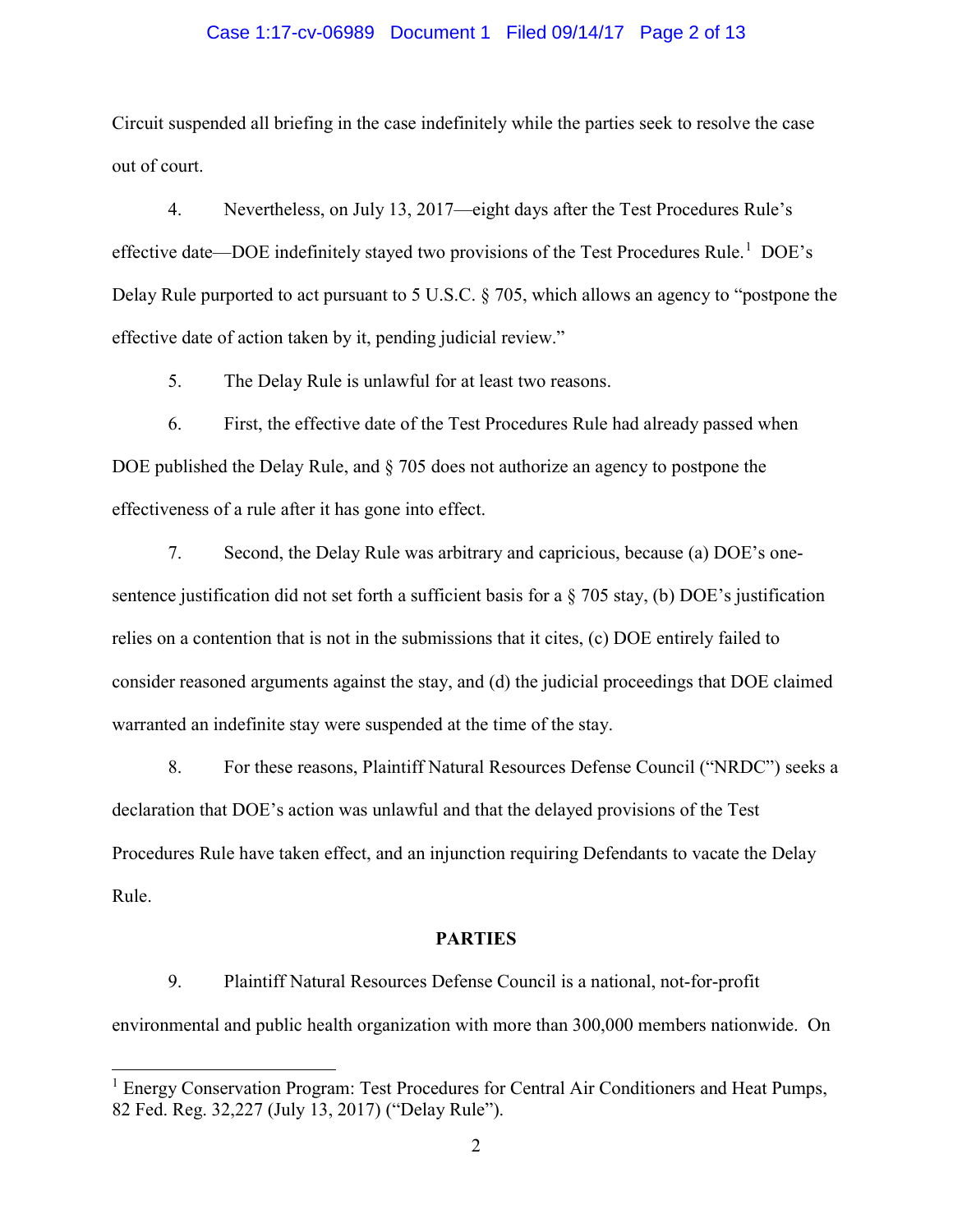#### Case 1:17-cv-06989 Document 1 Filed 09/14/17 Page 3 of 13

behalf of its members, NRDC engages in research, advocacy, public education, and litigation to protect public health and the environment. Since its founding in 1970, NRDC has worked to reduce air pollution and improve air quality throughout the United States. NRDC's core priorities include fighting climate change, in part by advocating for laws and policies that increase the energy efficiency of appliances like air conditioners.

10. Many of NRDC's members live in homes with central air conditioning systems that need or will need repair or replacement. DOE's efficiency standards and test procedures ensure that air conditioning equipment meets minimum efficiency levels. NRDC's members benefit from the application of the strongest and most effective standards and test procedures because such standards and test procedures ensure that the air conditioning equipment on sale will reduce the cost of operating such equipment, saving them money by reducing their energy needs.

11. Up-to-date standards and test procedures are particularly important for NRDC members who rent their homes, since renters generally cannot select replacement air conditioning equipment but pay the cost of operating such equipment.

12. NRDC members who own their homes and need to replace their central air conditioning systems also benefit from compliance with DOE's efficiency standards. Many of NRDC's members are not themselves engineers or scientists and cannot independently evaluate the environmental impacts of competing central air conditioning units, and so benefit from test procedures that ensure manufacturers' products comply with governing standards.

13. NRDC's membership also includes individuals with respiratory conditions that make them highly sensitive to airborne pollution, such as that emitted by electricity-generating power plants. Those members are injured when inefficient products that do not meet energy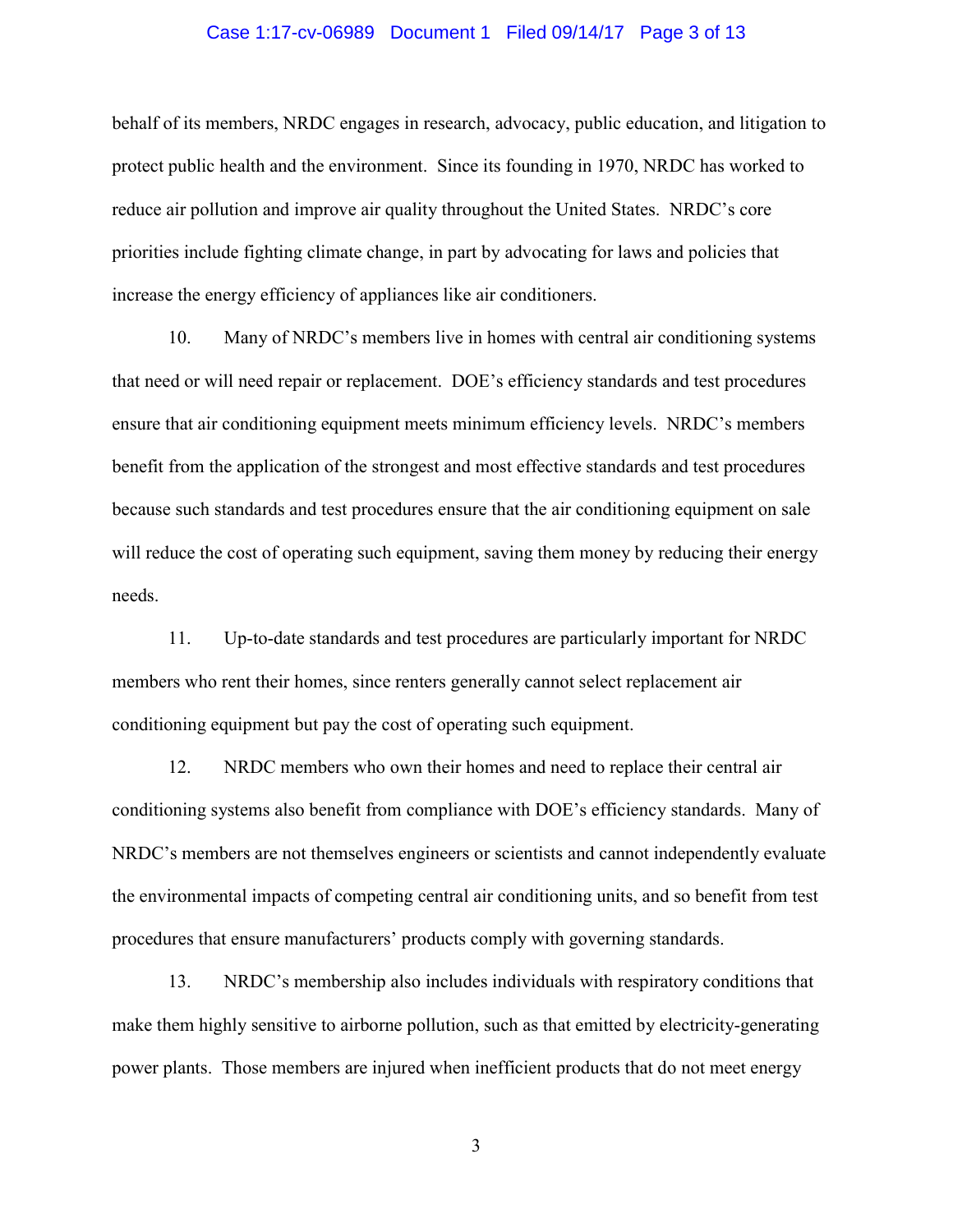#### Case 1:17-cv-06989 Document 1 Filed 09/14/17 Page 4 of 13

efficiency standards are sold and the subsequent use of those products leads to greater use of polluting electricity generation sources.

14. NRDC is headquartered at 40 West 20th Street, 11th Floor, New York, NY 20011.

15. Defendant Department of Energy is a federal agency of the United States within the meaning of the APA, 5 U.S.C. § 551(1). It is headquartered at 1000 Independence Avenue SW, Washington, DC 20585.

#### JURISDICTION AND VENUE

16. This Court has authority to review final agency action pursuant to the APA, 5 U.S.C. §§ 701-706, and it has jurisdiction over this action seeking such review pursuant to 28 U.S.C. § 1331.

17. Venue is proper in this District under 28 U.S.C. § 1391(e), as NRDC resides in this District and no real property is involved in this action.

## **FACTS**

#### The Test Procedures Rule

18. The Energy Policy and Conservation Act ("EPCA"), 42 U.S.C. § 6201 et seq., grants DOE authority to adopt energy conservation standards for consumer products and set test procedures by which manufacturers certify their products' compliance with applicable standards. EPCA requires DOE to periodically review and strengthen the energy conservation standards, id. § 6295, and to review and amend the test procedures when necessary to "more accurately" measure a covered product's energy efficiency, id.  $\S$  6293(b)(1)(A). These test procedures, and DOE's periodic updates to them, are critical for maintaining a level playing field for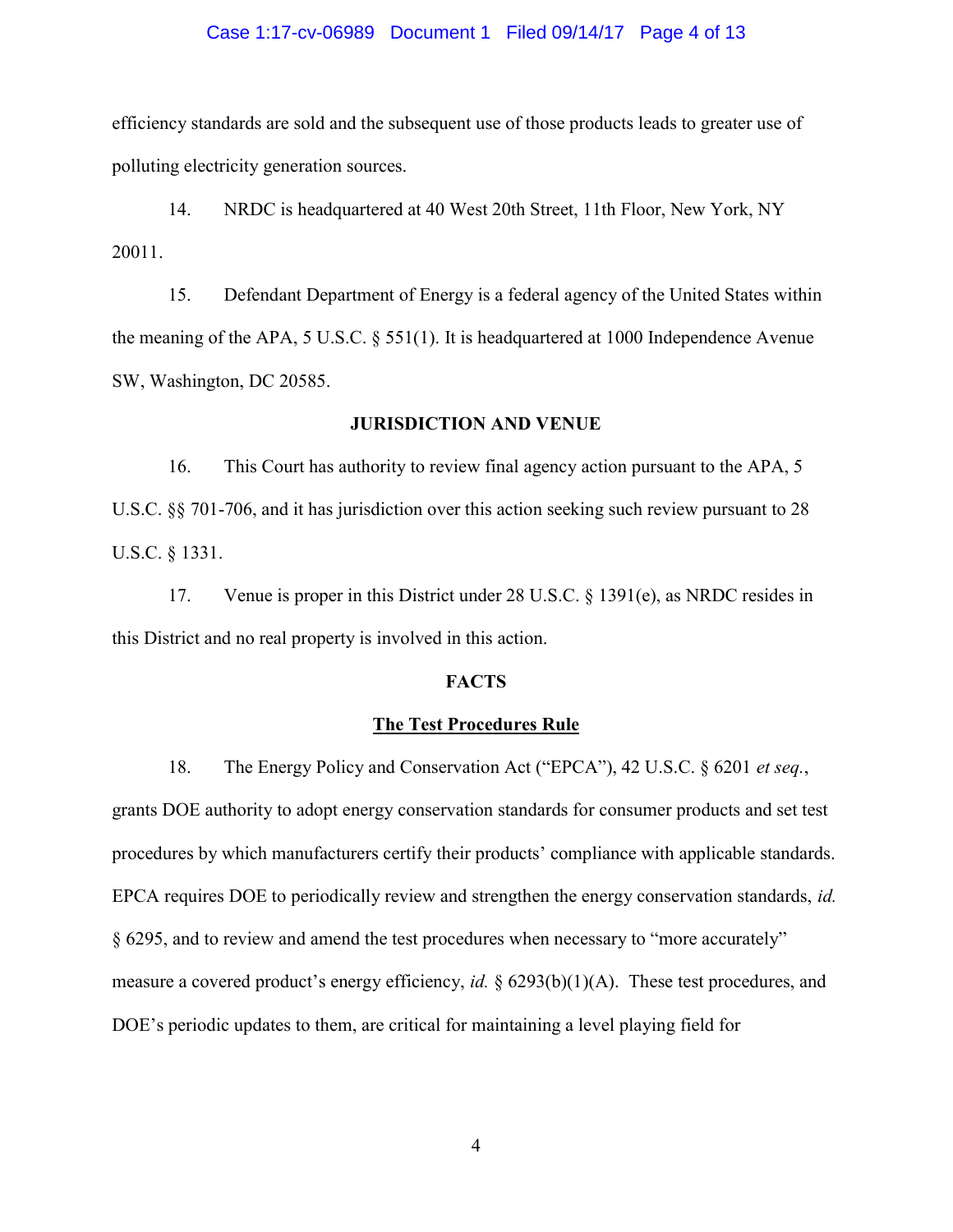#### Case 1:17-cv-06989 Document 1 Filed 09/14/17 Page 5 of 13

manufacturers, providing a reliable basis for consumers to compare the energy efficiency of household appliances, and reducing both energy consumption and emission of greenhouse gases.

19. The Test Procedures Rule is one in a series of rulemaking proceedings DOE has undertaken to update and strengthen the energy efficiency standards and test procedures for central air conditioners and heat pumps. The current energy efficiency standards, which went into effect in 2015, grew out of a 2011 negotiated rulemaking that resulted in a "consensus agreement . . . by a broad cross-section of the manufacturers who produce the subject products, their trade associations, and environmental, energy, efficiency, and consumer advocacy organizations," including both NRDC and industry trade associations. $2$ 

20. In 2014, DOE convened the Central Air Conditioner and Heat Pumps Working Group ("Working Group") to negotiate further amendments to the efficiency standards and test procedures, in which NRDC and many other industry, energy, environmental, and consumer representatives participated.<sup>3</sup> The Working Group produced consensus recommendations in 2016, many of which DOE adopted in a final rule.<sup>4</sup>

21. The most popular type of central air conditioning system, a split system, consists of both an outdoor unit and an indoor component. When an outdoor unit breaks down, it may be possible to replace that unit without replacing the existing indoor components and the associated piping. Among the Working Group recommendations adopted by DOE was an amendment to

<sup>&</sup>lt;sup>2</sup> Energy Conservation Program: Energy Conservation Standards for Residential Furnaces and Residential Central Air Conditioners and Heat Pumps, 76 Fed. Reg. 67,037, 67,037-38 (Oct. 31, 2011) ("2011 Rule").

 $3$  See Appliance Standards and Rulemaking Federal Advisory Committee: Notice of Membership of the Regional Enforcement Working Group, 79 Fed. Reg. 41,456 (July 16, 2014).

<sup>&</sup>lt;sup>4</sup> Energy Conservation Program: Test Procedures for Central Air Conditioners and Heat Pumps; Final Rule, 81 Fed. Reg. 36,991 (June 8, 2016) ("2016 Rule").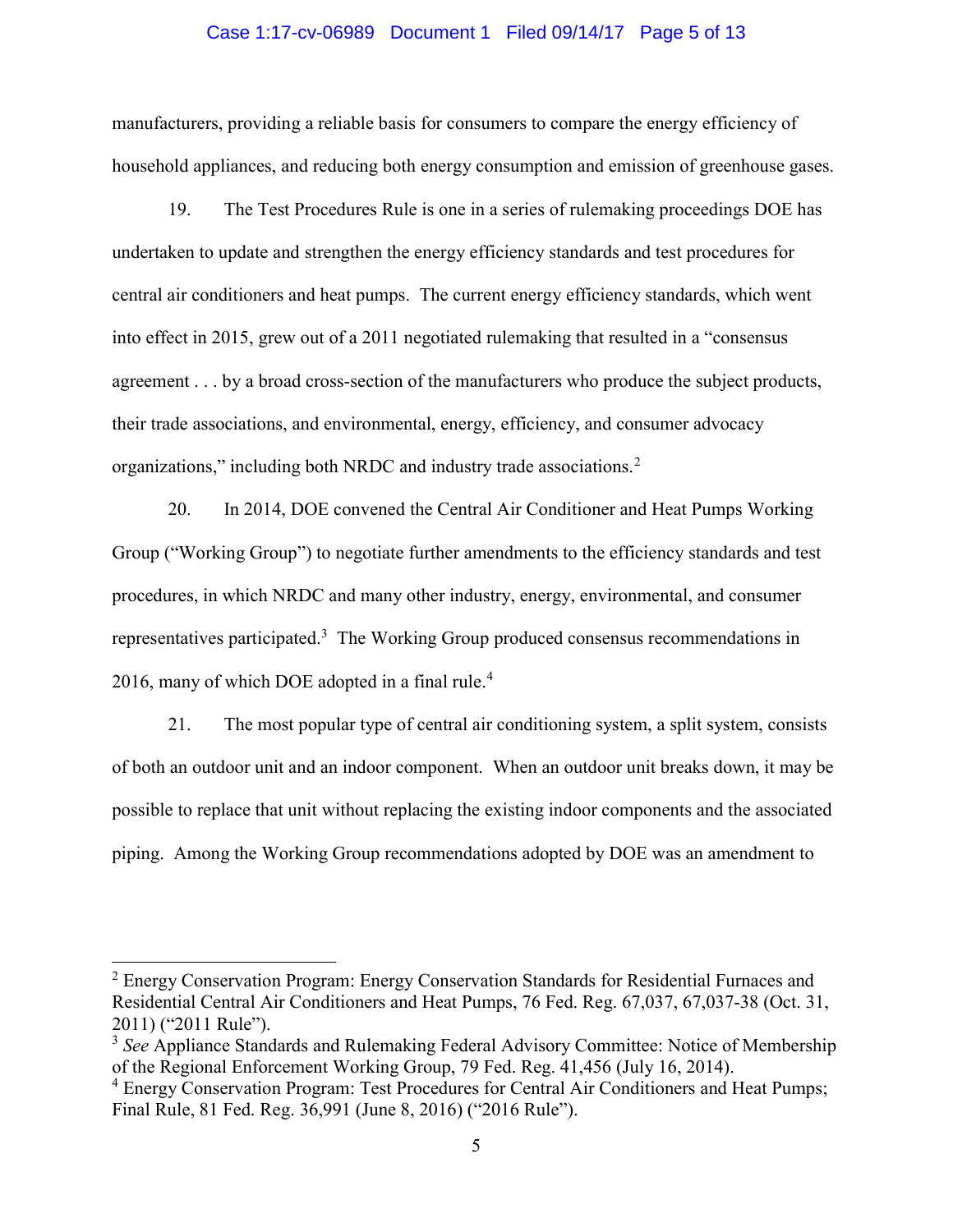#### Case 1:17-cv-06989 Document 1 Filed 09/14/17 Page 6 of 13

the air conditioner test procedures for "outdoor units with no match," or "unmatched outdoor units," which are sold as replacements for only the outdoor half of a split system.

22. Many older outdoor units are designed to use an ozone-depleting refrigerant known as R-22, a hydrochlorofluorocarbon also known as HCFC-22. See 81 Fed. Reg. at 37,009-11. According to EPA, R-22 has one of the "highest ozone depletion potentials of all HCFCs."<sup>5</sup>

23. As part of the phaseout of ozone-depleting substances, the Environmental Protection Agency ("EPA") had previously banned the sale and distribution of new central air conditioning systems designed to use R-22. EPA's rules did not, however, forbid sale of replacement components—such as unmatched outdoor units—that were shipped separately from the refrigerant (a practice known as "dry ship"). For those dry-ship units sold to replace broken outdoor air conditioning units, there was widespread non-compliance with the Department of Energy test procedure requirements for sale of unmatched outdoor units that would be used with existing indoor equipment. In part, this non-compliance was due to the lack of a well-defined procedure for certifying unmatched outdoor units; DOE required certification via a waiver process that few or no manufacturers followed.<sup>6</sup>

24. In the 2016 Rule, DOE addressed the absence of a clear test procedure for replacement R-22 units by devising an explicit test procedure for unmatched outdoor units. The 2016 Rule focused on R-22 units because EPA's ban allowed the sale of R-22 units only as separate replacement components; however, the new test procedure applied generally to any

<sup>&</sup>lt;sup>5</sup> Envtl. Prot. Agency, "Phaseout of Class II Ozone-Depleting Substances," available at https://www.epa.gov/ods-phaseout/phaseout-class-ii-ozone-depleting-substances (last updated Dec. 5, 2016).

<sup>6</sup> See Dep't of Energy, "Enforcement Policy Statement: Split-System Central Air Conditioners Without HSVC" (Dec. 16, 2015), available at

https://energy.gov/sites/prod/files/2015/12/f27/Enforcement%20Policy-CAC%202015\_0.pdf.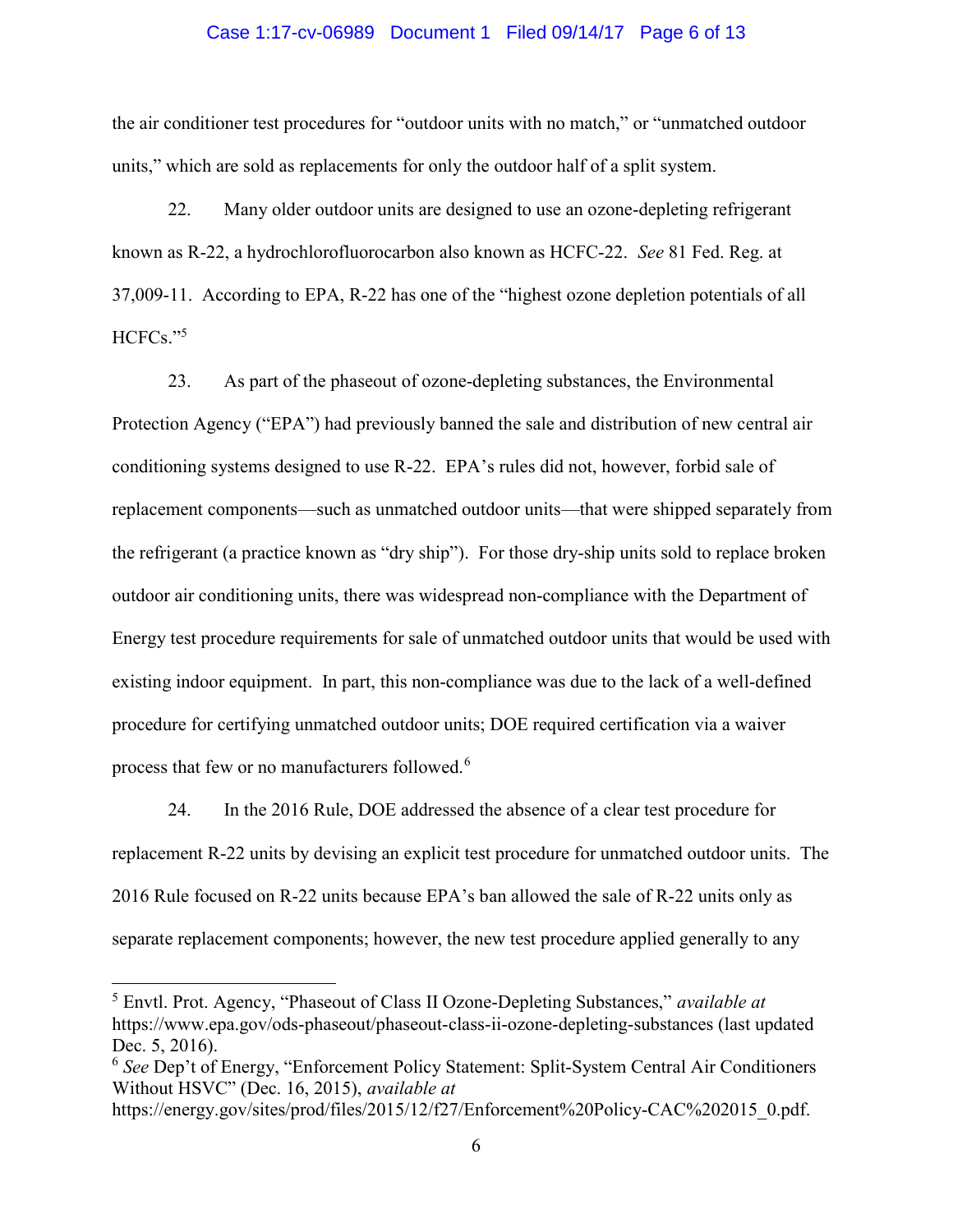#### Case 1:17-cv-06989 Document 1 Filed 09/14/17 Page 7 of 13

unmatched outdoor unit. Among other things, the 2016 Rule required unmatched outdoor units to be paired for certification purposes with an indoor unit representative of the units they tended to be paired with in practice—that is, the older, less-efficient indoor units found in most homes with split systems. These changes were supported by many industry participants and efficiency advocates, including NRDC.

25. After the 2016 Rule, a new type of unmatched outdoor unit—one not based directly on last-generation R-22 refrigerant, and thus not contemplated by the 2016 Rule emerged. These air conditioners, sold by JCI, were designed to use refrigerant R-407C, a nonozone-depleting refrigerant that performs similarly to R-22 but is not subject to the regulatory limitations of R-22. Using R-407C allowed JCI to develop a product that is compatible with systems designed to use R-22, and thus is able to serve as an unmatched outdoor unit to replace broken R-22 units. Such units could be operated with either R-407C or R-22. The 2016 test procedure did not explicitly require that these products use the test procedure for unmatched outdoor units. However, as DOE explained in the Test Procedure Rule, "R-407C units [are] predominantly sold in scenarios in which the outdoor unit is replaced, and the indoor unit is not replaced."<sup>7</sup> As such, the appropriate test procedure for these units is the unmatched outdoor unit test.

26. To bring these newly emergent unmatched outdoor units within the testing regime, DOE published a Supplementary Notice of Proposed Rulemaking proposing additional changes to the relevant test procedures. $8$  The rule proposed requirements that outdoor units designated by a manufacturer for use with any refrigerant that is compatible with R-22

 $\overline{a}$ 

<sup>7</sup> Test Procedures Rule, 82 Fed. Reg. at 1434.

<sup>&</sup>lt;sup>8</sup> Energy Conservation Program: Test Procedures for Central Air Conditioners and Heat Pumps, 81 Fed. Reg. 58,164 (Aug. 24, 2016) ("2016 SNOPR").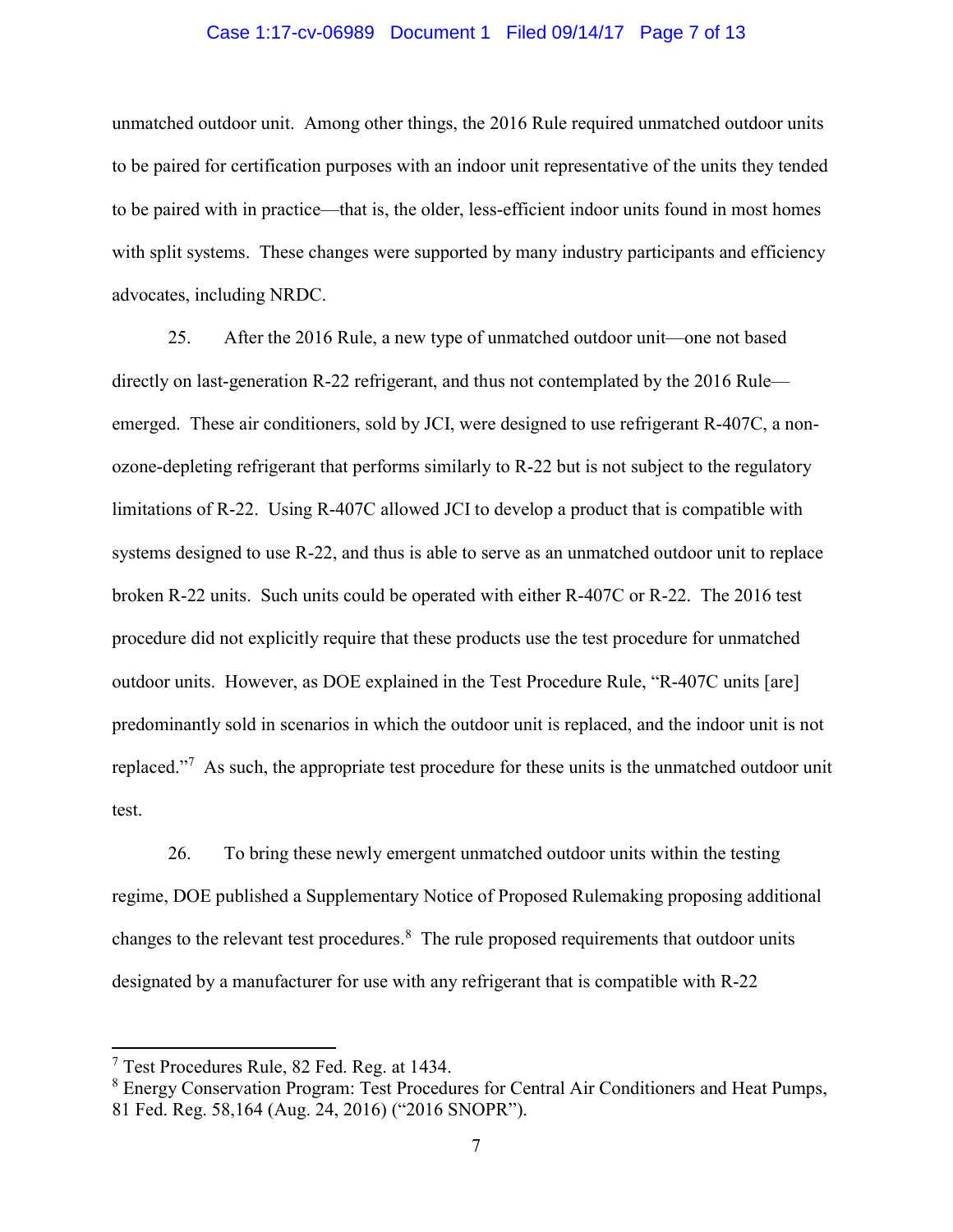#### Case 1:17-cv-06989 Document 1 Filed 09/14/17 Page 8 of 13

equipment, or shipped dry without a significant amount of refrigerant, be certified through the same test procedure as for unmatched outdoor units using R-22. See 81 Fed. Reg. at 58,171.

27. After considering comments from JCI, NRDC, and other industry participants and efficiency, environmental, and consumer groups, DOE published the Test Procedures Rule. As it proposed in the 2016 SNOPR, DOE required that units compatible with R-22, including R-407C units, be tested the same way as unmatched outdoor R-22 units themselves. See 82 Fed. Reg. at 1434.

## DOE Temporarily Delays the Test Procedure Rule, Drawing Objections

28. The original effective date for the Test Procedures Rule was February 6, 2017, and its original compliance deadline was July 5, 2017. 82 Fed. Reg. at 1426.

29. On February 2, 2017, without any advance notice or opportunity to comment, DOE published a final rule purporting to postpone the effective date by 60 days.<sup>9</sup> The sole basis for this delay was "to give DOE officials the opportunity for further review and consideration of new regulations" in light of a memo from then–White House Chief of Staff Reince Priebus. 82 Fed. Reg. at 8985.

30. This first delay, and the prospect that DOE would delay the Test Procedure Rule further, came to the attention of industry participants who opposed delaying the Rule's effective date.

31. Lennox International ("Lennox"), a manufacturer of central air conditioners, sent a letter to DOE on March 17, 2017, explaining that the recently enacted Test Procedures Rule "was crafted during a negotiated rulemaking . . . with broad stakeholder involvement" and "has

<sup>&</sup>lt;sup>9</sup> Energy Conservation Program: Test Procedures for Central Air Conditioners and Heat Pumps, 82 Fed. Reg. 8985 (Feb. 2, 2017) ("February Rule").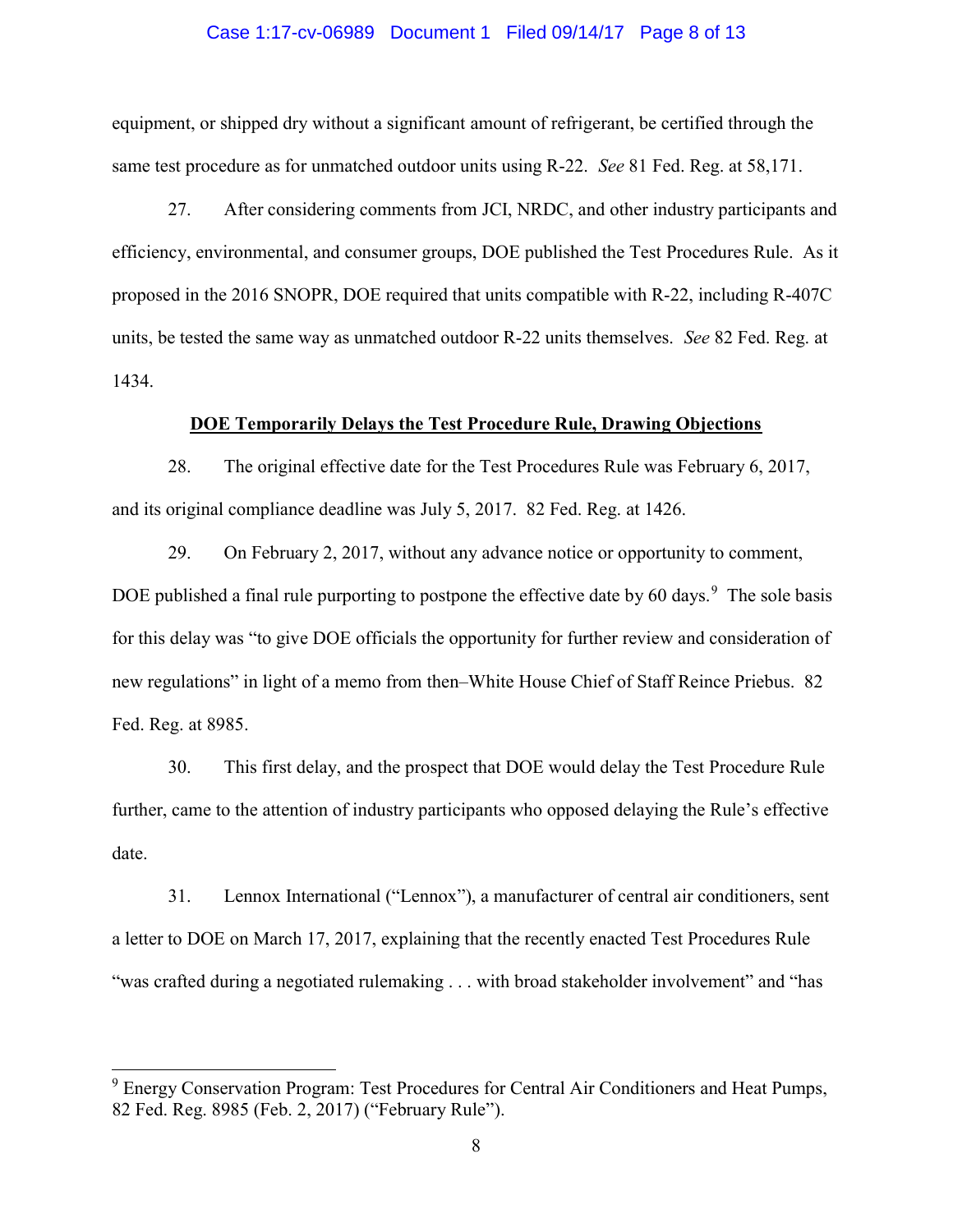# Case 1:17-cv-06989 Document 1 Filed 09/14/17 Page 9 of 13

broad industry support, because it makes many improvements to the test procedure." It then outlined those improvements and urged that the Rule not be "delayed or overturned."<sup>10</sup>

32. On March 21, 2017, again without any advance notice or opportunity to comment, DOE published a final rule purporting to further postpone the effective date to July 5, 2017, the original compliance date.<sup>11</sup> The sole basis for this delay was to provide the Secretary of DOE more time "for further review and consideration of new regulations."

33. Two days later, the Air-Conditioning, Heating, and Refrigeration Institute ("AHRI"), an industry trade association, sent a letter explaining that AHRI "is not seeking to delay or rescind the [Test Procedures] Rule."<sup>12</sup>

34. On April 12, 2017, Lennox expanded on the reasoning behind the Test Procedures

Rule and the reasons it should be "implemented without further delay" in a detailed 12-page

letter. $13$ 

35. JCI responded to Lennox's letter on May 22, 2017, defending its products and

practices.<sup>14</sup> JCI claimed that the Test Procedures Rule would harm consumers but never

contended that harm to JCI was a reason to delay the Rule.

<sup>&</sup>lt;sup>10</sup> Letter from Doug Young, President and COO, Lennox Residential, to The Hon. Rick Perry, Sec'y, U.S. Dep't of Energy (Mar. 17, 2017).

 $11$  Energy Conservation Program: Test Procedures for Central Air Conditioners and Heat Pumps, 82 Fed. Reg. 14,425 (Mar. 21, 2017) ("March Rule") as corrected by Energy Conservation Program: Test Procedures for Central Air Conditioners and Heat Pumps; Correction, 82 Fed. Reg. 15,457 (Mar. 29, 2017). The March Rule originally listed an incorrect date for the second postponement, but was subsequently corrected; for purposes of this Complaint, Plaintiff will refer to the effective date set by the March Rule as July 5, 2017.

<sup>&</sup>lt;sup>12</sup> Letter from Stephen R. Yurek, President and CEO, AHRI, to The Hon. Rick Perry, Sec'y, U.S. Dep't of Energy (Mar. 23, 2017).

<sup>&</sup>lt;sup>13</sup> Letter from Dave Winningham, Senior Eng'g Manager, Regulatory Affairs, Lennox International, to Daniel Simmons, Acting Assistant Sec'y of Energy Efficiency and Renewable Energy, Dep't of Energy (Apr. 12, 2017).

<sup>&</sup>lt;sup>14</sup> Letter from Steven A. Tice, UPG Vice-President, Eng'g, Johnson Controls, Inc. to Daniel Simmons, Acting Assistant Sec'y of Energy Efficiency and Renewable Energy, Dep't of Energy (May 22, 2017).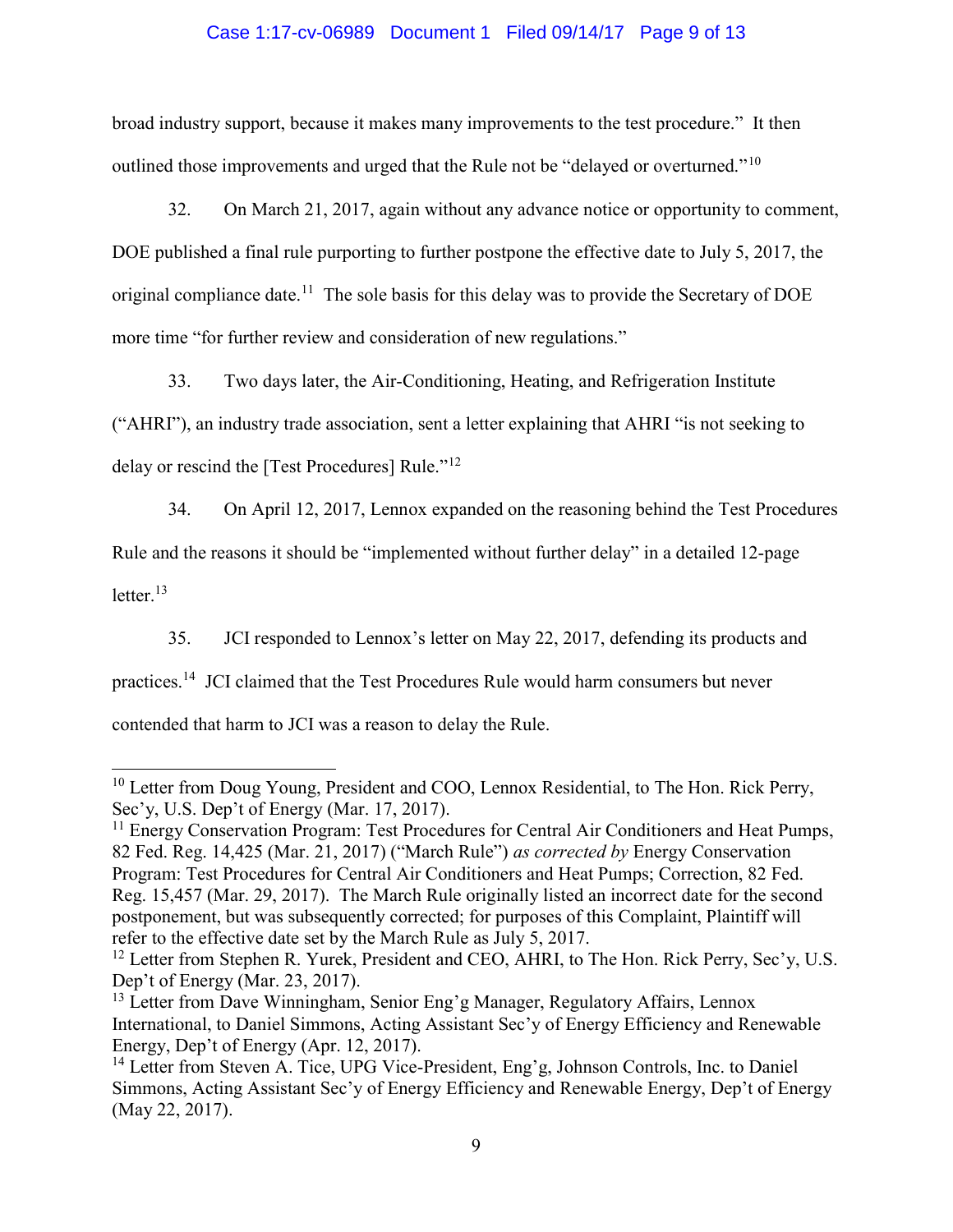#### Case 1:17-cv-06989 Document 1 Filed 09/14/17 Page 10 of 13

36. Lennox responded to JCI's letter on June 28, 2017, providing additional reasons not to delay the effective date of the Test Procedures Rule further.<sup>15</sup>

#### DOE Indefinitely Stays the Test Procedures Rule

37. JCI filed its petition to review the Test Procedures Rule on March 3, 2017.<sup>16</sup> JCI specifically petitioned for review of two provisions that compel dry-shipped and under-charged outdoor units or those designed to employ R-22–like refrigerants to certify as unmatched outdoor units.

38. On April 28, 2017, the Seventh Circuit suspended all briefing on JCI's petition for review indefinitely while JCI and DOE seek to resolve the case out of court.

39. On May 31, 2017, while the case was suspended indefinitely, JCI requested that DOE grant an administrative stay pending judicial review under 5 U.S.C. § 705. One week later, however, JCI requested that DOE hold its stay request in abeyance, in light of a 180-day compliance extension that DOE granted to JCI on June 2, 2017. See 82 Fed. Reg. at 32,228.

40. Even though the Seventh Circuit proceedings were indefinitely stayed while DOE and JCI negotiated a resolution, and even though JCI had asked DOE to hold its stay request in abeyance, DOE granted JCI the relief it no longer requested. On July 13, 2017—eight days after the Test Procedures Rule's effective date—DOE published the Delay Rule, indefinitely staying the two provisions of the Test Procedures Rule that JCI challenged.

41. DOE did not seek notice and comment before publishing the Delay Rule.

<sup>&</sup>lt;sup>15</sup> Letter from Dave Winningham, Senior Eng'g Manager, Regulatory Affairs, Lennox International, to Daniel Simmons, Acting Assistant Sec'y of Energy Efficiency and Renewable Energy, Dep't of Energy (June 28, 2017).

<sup>&</sup>lt;sup>16</sup> See Petition for Review, *Johnson Controls, Inc. v. U.S. Dep't of Energy*, No. 17-1740, Doc. No. 1 (7th Cir. Mar. 3, 2017).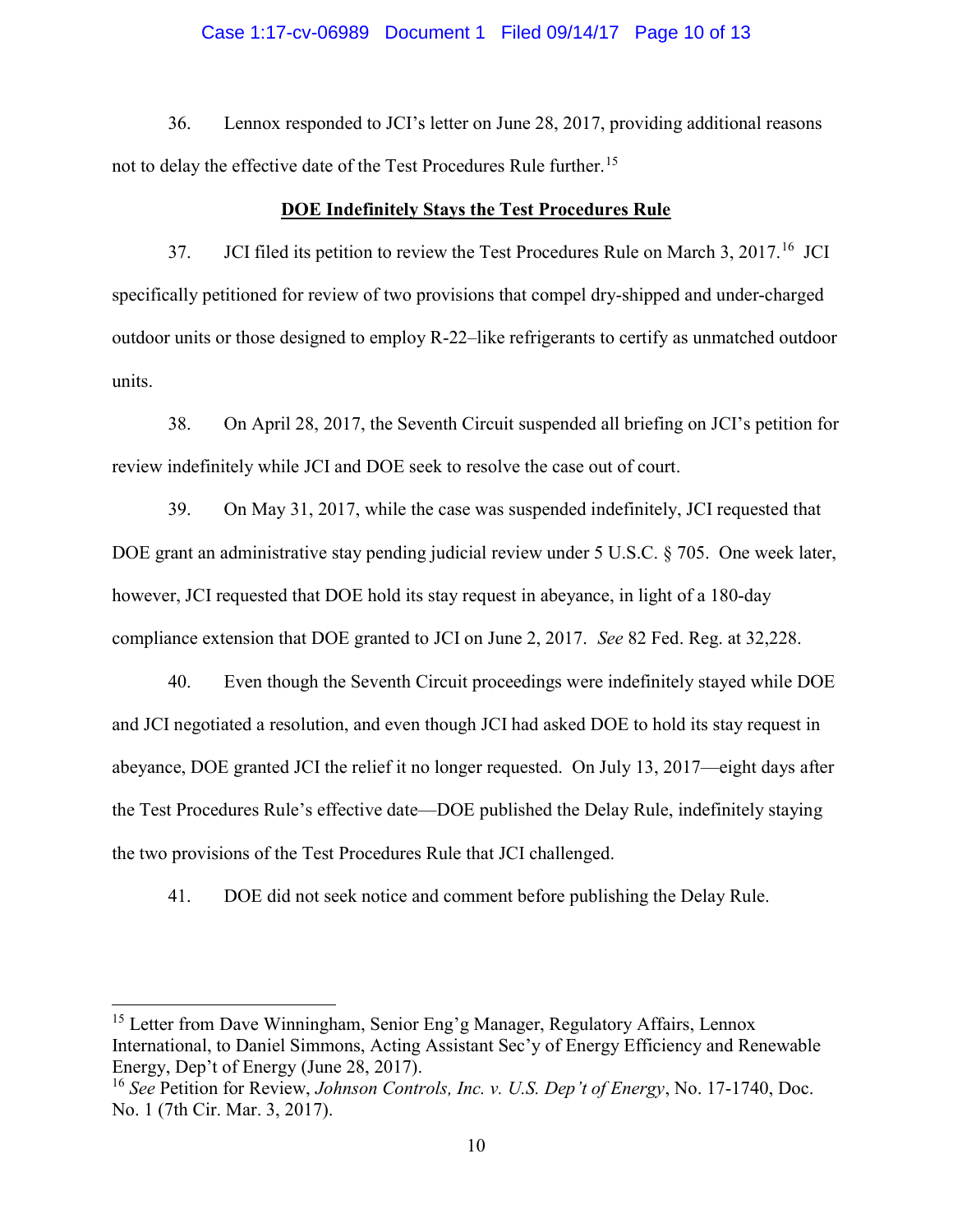### Case 1:17-cv-06989 Document 1 Filed 09/14/17 Page 11 of 13

42. The sole authority under which DOE purported to act was 5 U.S.C. § 705, which allows an agency to "postpone the effective date of action taken by it, pending judicial review."

43. DOE stated that it had "determined that, during the pendency of the lawsuit brought by JCI, it is in the interests of justice to postpone the effectiveness of the provisions of the [Test Procedure Rule]" described above. 82 Fed. Reg. at 32,227-28.

44. The entirety of DOE's stated reasoning for its determination is as follows:

DOE has determined to postpone the effectiveness of these provisions based on JCI's submissions to DOE that raise concerns about significant potential impacts on JCI, and further to ensure all manufacturers of central air conditioners and heat pumps have the same relief granted to JCI.

Id.

45. The Delay Rule did not identify the submissions to which it referred, did not acknowledge that the Seventh Circuit proceedings were indefinitely suspended, and did not respond to or even acknowledge the submissions of Lennox and AHRI opposing delay of the effective date.

46. As far as the public docket reveals, no submission to DOE suggested that "potential impacts on JCI" were a reason to delay the effective date of the Test Procedures Rule.

# CLAIMS FOR RELIEF

## Count One (Violation of the APA, 5 U.S.C. §§ 705, 706)

47. Plaintiff repeats and incorporates by reference each of the foregoing allegations as if fully set forth herein.

48. DOE relied on § 705 to "postpone the effectiveness" of the Test Procedures Rule after its effective date.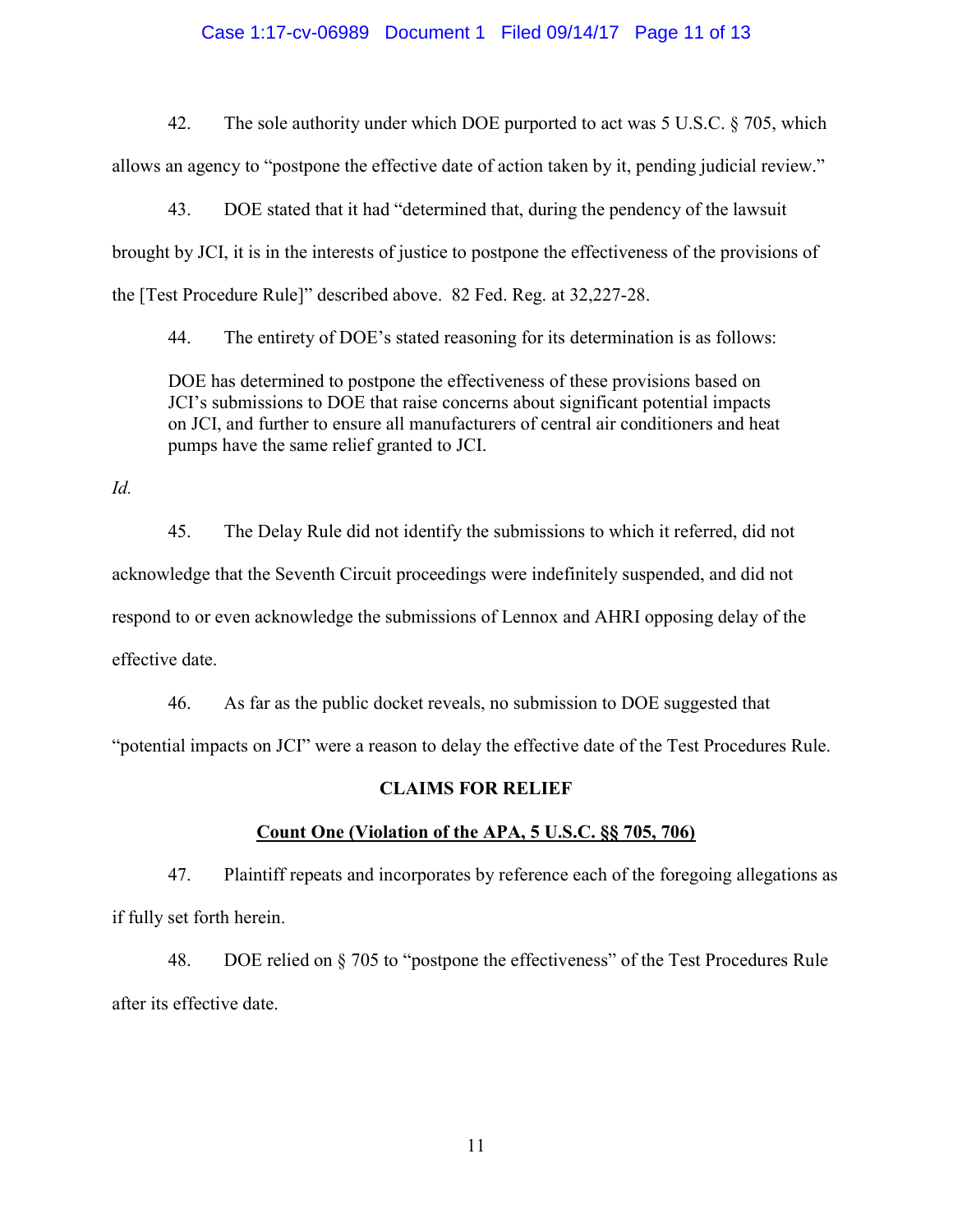## Case 1:17-cv-06989 Document 1 Filed 09/14/17 Page 12 of 13

49. In doing so, DOE acted in a manner that was arbitrary, capricious, an abuse of discretion, not in accordance with law, and in excess of its statutory authority, all in violation of 5 U.S.C. § 706.

## Count Two (Violation of the APA, 5 U.S.C. §§ 705, 706)

50. Plaintiff repeats and incorporates by reference each of the foregoing allegations as if fully set forth herein.

51. DOE failed to set forth a sufficient justification for a  $\S$  705 stay, relied on a contention that is not in the submissions that it cites, failed to consider reasoned arguments against the stay, and attempted to justify its stay on judicial proceedings that were indefinitely suspended at the time of the stay.

52. In so doing, DOE acted in a manner that was arbitrary, capricious, and otherwise contrary to law, in violation of the APA, 5 U.S.C. § 706.

# WHEREFORE, plaintiffs pray that this Court:

1. declare that defendants violated the APA and exceeded their statutory authority in issuing the Delay Rule and that it is therefore unlawful;

2. declare that the purported delay of the effective date was a nullity and that the Test Procedures Rule has gone into effect;

3. vacate the Delay Rule and reinstate the original Test Procedures Rule;

4. award plaintiffs their costs, attorneys' fees, and other disbursements for this action; and

5. grant any other relief this Court deems appropriate.